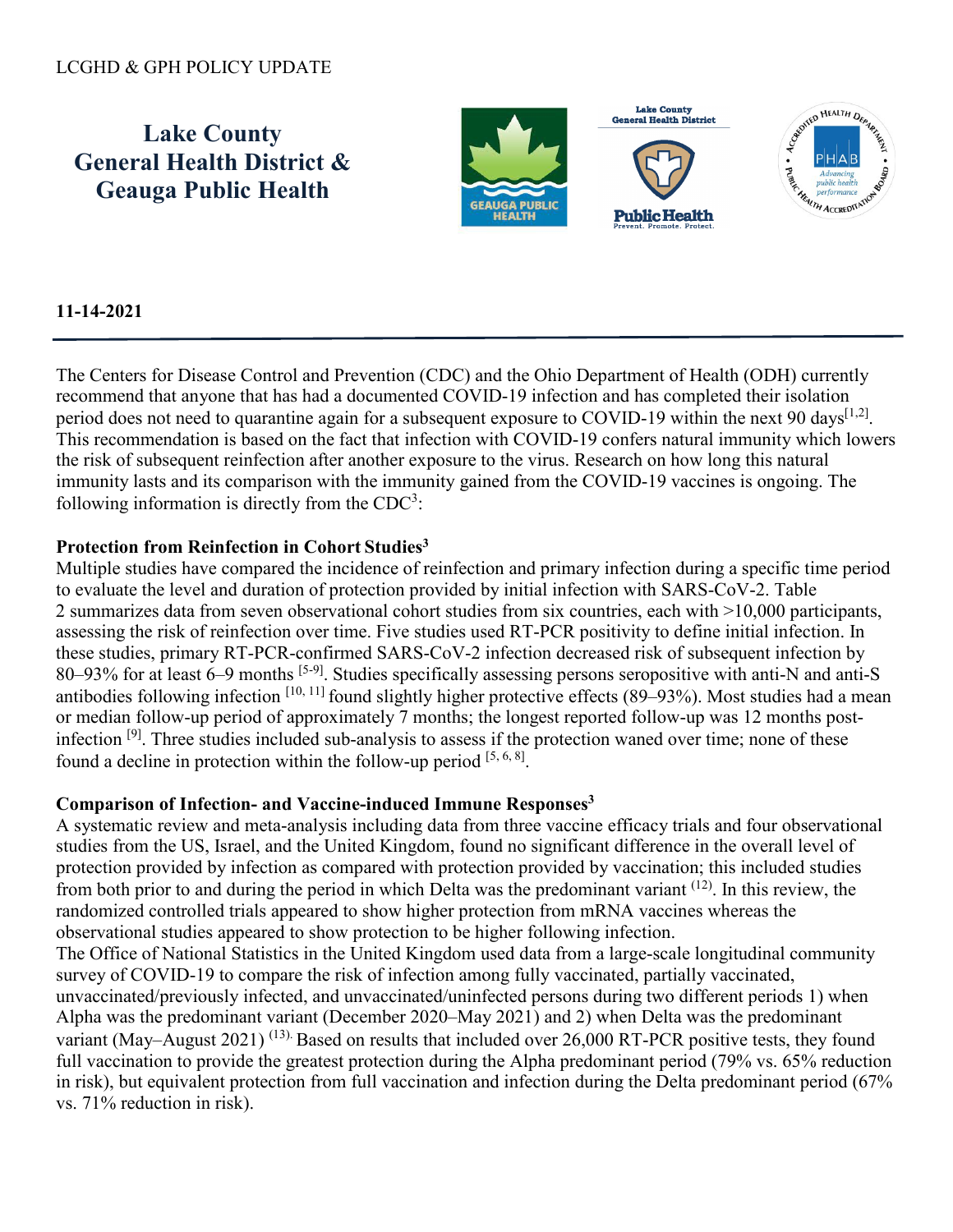# **Conclusions3**

Although the Delta variant and some other variants have shown increased resistance to neutralization by both post-infection and post-vaccination sera in laboratory studies, observed reduction in effectiveness has been modest, with continued strong protection against hospitalization, severe disease, and death.

Ron Graham

Health Commissioner Lake County General Health District

References:

- 1. CDC. Quarantine and Isolation; Available from: [https://www.cdc.gov/coronavirus/2019-ncov/your](http://www.cdc.gov/coronavirus/2019-ncov/your-)health/quarantine-isolation.html [accessed November 11, 2021]
- 2. ODH. COVID-19 FAQs Quarantine Guidelines; Available from: https://coronavirus.ohio.gov/static/docs/COVID-19-Quarantine-FAQs.pdf [accessed November 11, 2021]
- 3. CDC. Science Brief: SARS-CoV-2 Infection-induced and Vaccine-induced Immunity; Available from: [https://www.cdc.gov/coronavirus/2019-ncov/science/science-briefs/vaccine-induced-immunity.html.](http://www.cdc.gov/coronavirus/2019-ncov/science/science-briefs/vaccine-induced-immunity.html) [accessed November 11, 2021]
- 4. CDC. Table 2: Summary of cohort studies with N>10,000 and population-level observational studies on reinfection, multiple locations; Available f[rom: https://www.cdc.gov/coronavirus/2019](http://www.cdc.gov/coronavirus/2019-) ncov/science/science-briefs/vaccine-induced-immunity.html. [accessed November 11, 2021]
- 5. Hall, V.J., et al., SARS-CoV-2 infection rates of antibody-positive compared with antibody-negative health-care workers in England: a large, multicentre, prospective cohort study (SIREN). Lancet, 2021. 397(10283): p. 1459-1469.
- 6. Hansen, C.H., et al., Assessment of protection against reinfection with SARS-CoV-2 among 4 million PCR-tested individuals in Denmark in 2020: a population-level observational study. Lancet, 2021. 397(10280): p. 1204-1212.
- 7. Pilz, S., et al., SARS-CoV-2 re-infection risk in Austria. Eur J Clin Invest, 2021. 51(4): p. e13520.
- 8. Sheehan, M.M., A.J. Reddy, and M.B. Rothberg, Reinfection Rates among Patients who Previously Tested Positive for COVID-19: a Retrospective Cohort Study. Clin Infect Dis, 2021.
- 9. Vitale, J., et al., Assessment of SARS-CoV-2 Reinfection 1 Year After Primary Infection in a Population in Lombardy, Italy. JAMA Intern Med, 2021.
- 10. He, Z., et al., Seroprevalence and humoral immune durability of anti-SARS-CoV-2 antibodies in Wuhan, China: a longitudinal, population-level, cross-sectional study. Lancet, 2021. 397(10279): p. 1075-1084.

Adam / itke

Interim Administrator Geauga Public Health